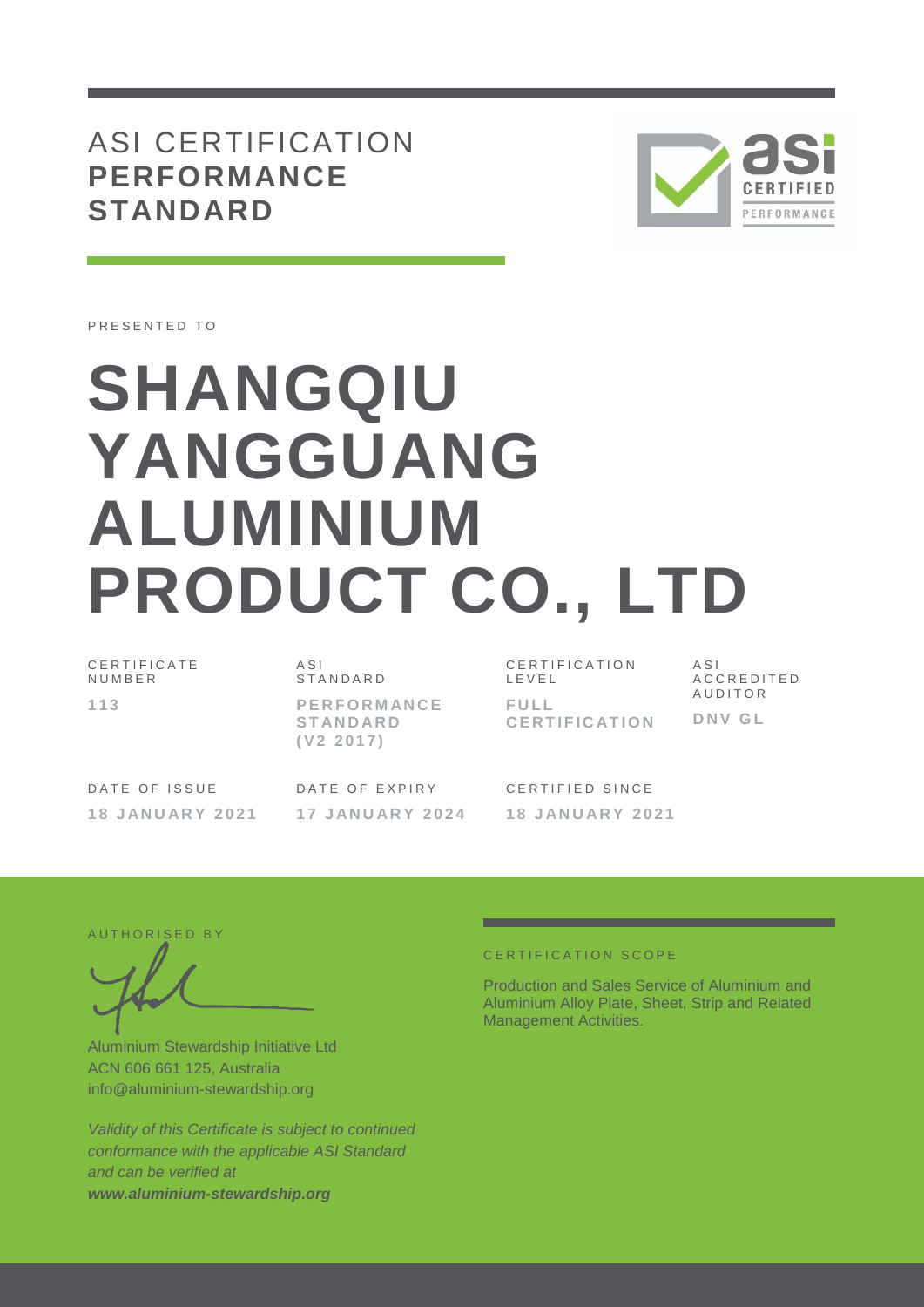# SUMMARY AUDIT REPORT **PERFORMANCE STANDARD**

## **OVERVIEW**

| MEMBER NAME                | Shangqiu Yangguang Aluminium Product Co., Ltd.                                                                                                                                                                                                                                                                                         |
|----------------------------|----------------------------------------------------------------------------------------------------------------------------------------------------------------------------------------------------------------------------------------------------------------------------------------------------------------------------------------|
| ENTITY NAME                | Shangqiu Yangguang Aluminium Product Co., Ltd.                                                                                                                                                                                                                                                                                         |
| CERTIFICATION<br>SCOPE     | Production and Sales Service of Aluminium and Aluminium Alloy Plate,<br>Sheet, Strip and Related Management Activities.                                                                                                                                                                                                                |
| SUPPLY CHAIN<br>ACTIVITIES | Casthouses<br>Material Conversion (Production and Transformation)                                                                                                                                                                                                                                                                      |
| ASI STANDARD               | Performance Standard V2                                                                                                                                                                                                                                                                                                                |
| AUDIT TYPE                 | <b>Certification Audit</b>                                                                                                                                                                                                                                                                                                             |
| AUDIT FIRM                 | <b>DNV GL</b>                                                                                                                                                                                                                                                                                                                          |
| AUDIT DATE                 | 19 – 20 October 2020                                                                                                                                                                                                                                                                                                                   |
| AUDIT REPORT<br>SUBMISSION | 22 December 2020                                                                                                                                                                                                                                                                                                                       |
| AUDIT SCOPE                | Shangqiu Yangguang Aluminium Product Co., Ltd. is located at No. 1,<br>Xinfeng Road, LiZhuang Town, Liangyuan District, Shangqiu City, Henan<br>Province, China. The main products include Aluminium and Aluminium Alloy<br>Plate, Sheet and Strip. Main production processes include casting, cold<br>rolling, annealing and packing. |
|                            | Supply chain activities included in the Audit Scope:                                                                                                                                                                                                                                                                                   |
|                            | Casthouses<br>$\bullet$<br>Material Conversion (Production and Transformation)                                                                                                                                                                                                                                                         |
|                            | All relevant Criteria in the ASI Performance Standard were included in the<br>Audit Scope.                                                                                                                                                                                                                                             |
| AUDIT<br>OUTCOME           | Certification                                                                                                                                                                                                                                                                                                                          |
| AUDIT<br>METHODOLOGY       | The Auditors confirm that:                                                                                                                                                                                                                                                                                                             |
| DECLARATION                | The information provided by the Entity is true and accurate to the best<br>⊻<br>knowledge of the Auditor(s) preparing this report.                                                                                                                                                                                                     |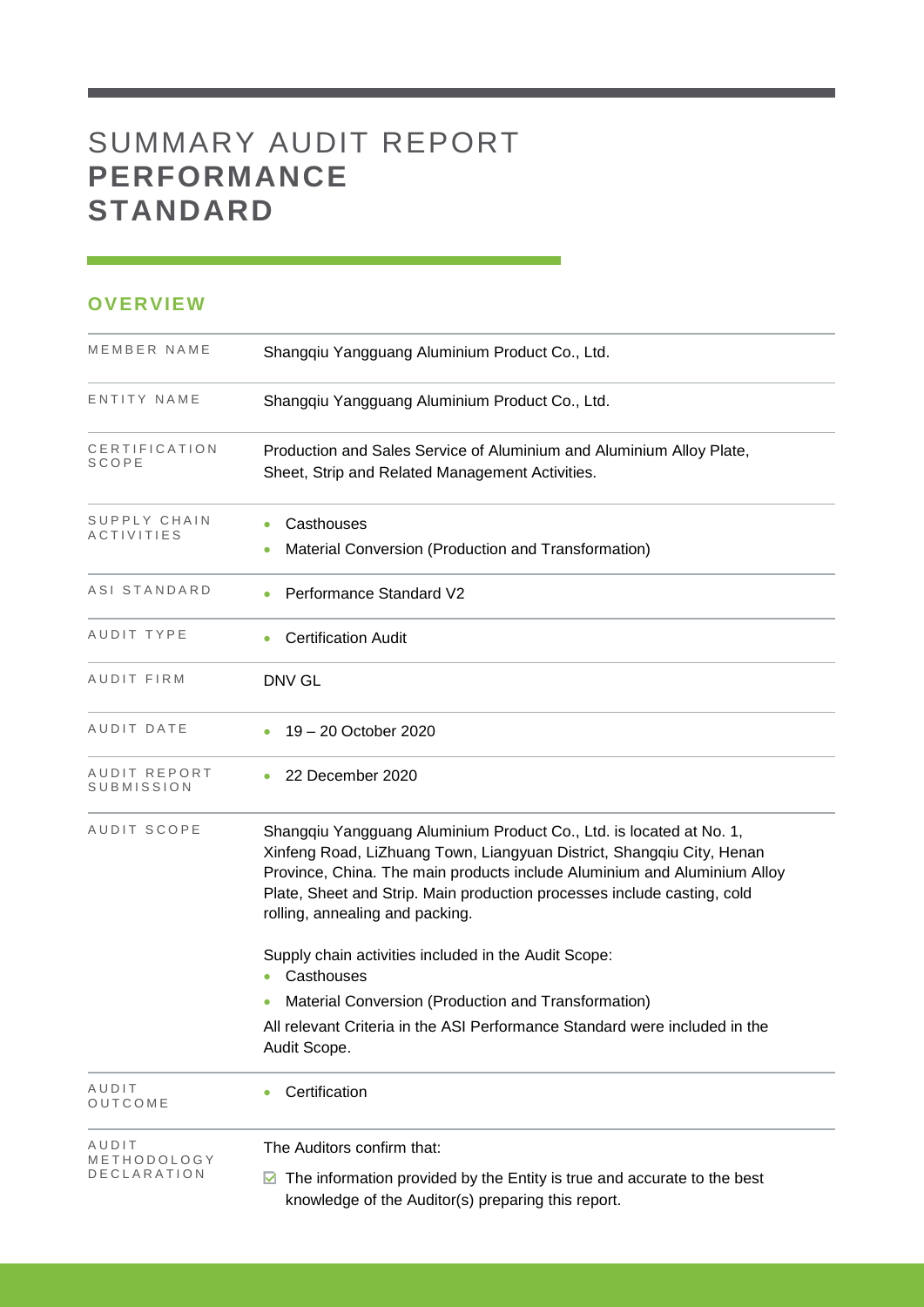|                               | The findings are based on verified Objective Evidence relevant to the<br>time period for the Audit, traceable and unambiguous.<br>The Audit Scope and audit methodology are sufficient to establish<br>M<br>confidence that the findings are indicative of the performance of the<br>Entity's defined Certification Scope. |
|-------------------------------|----------------------------------------------------------------------------------------------------------------------------------------------------------------------------------------------------------------------------------------------------------------------------------------------------------------------------|
|                               | The Auditor(s) have acted in a manner deemed ethical, truthful, accurate<br>M<br>professional, independent and objective.                                                                                                                                                                                                  |
| CERTIFICATION<br>PERIOD       | 18 January 2021 - 17 January 2024                                                                                                                                                                                                                                                                                          |
| NEXT AUDIT<br>TYPE            | Surveillance Audit                                                                                                                                                                                                                                                                                                         |
| NEXT AUDIT<br><b>DUE DATE</b> | 17 July 2022                                                                                                                                                                                                                                                                                                               |
| CERTIFICATE<br>NUMBER         | 113                                                                                                                                                                                                                                                                                                                        |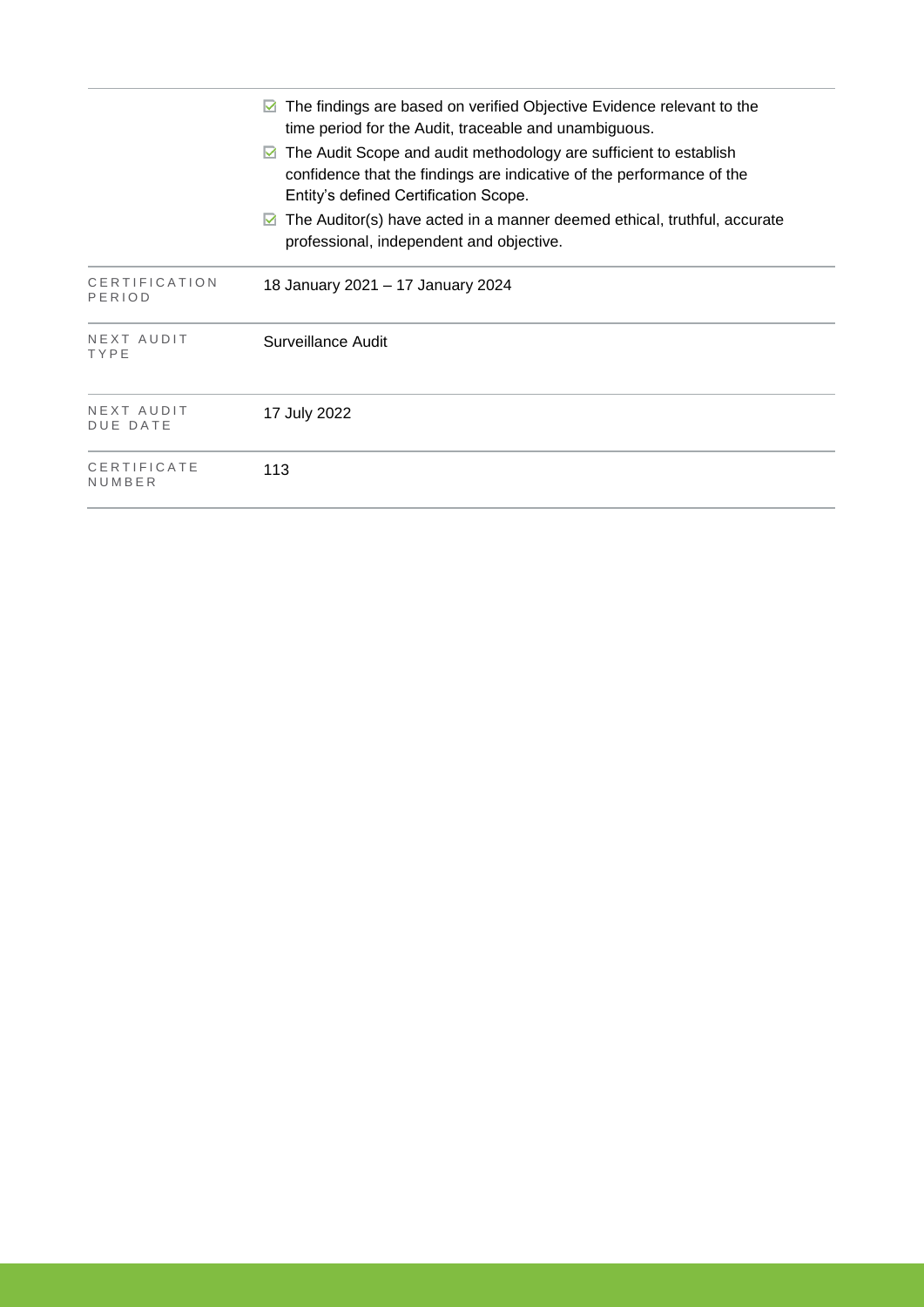# **SUMMARY OF FINDINGS**

| <b>CRITERION</b>                                                                 | <b>RATING</b> | COMMENT                                                                                                                                                                                                                                                                                                                                                                                                                                                                                                                                                                            |
|----------------------------------------------------------------------------------|---------------|------------------------------------------------------------------------------------------------------------------------------------------------------------------------------------------------------------------------------------------------------------------------------------------------------------------------------------------------------------------------------------------------------------------------------------------------------------------------------------------------------------------------------------------------------------------------------------|
| PRINCIPLE 1 BUSINESS INTEGRITY                                                   |               |                                                                                                                                                                                                                                                                                                                                                                                                                                                                                                                                                                                    |
| 1.1 Legal Compliance                                                             | Conformance   | The Entity has developed and implemented policies,<br>systems, procedures and processes to maintain<br>awareness of and ensure compliance with applicable<br>law. The Entity holds a valid ISO 14001:2015<br>certificate and OHSAS 18001:2007 certificate.                                                                                                                                                                                                                                                                                                                         |
| 1.2 Anti-Corruption                                                              | Conformance   | Policies and processes such as the Management<br>Procedure of Anti-Corruption to identify and prevent<br>corruption are developed and implemented. And<br>personnel trained in these processes has been<br>verified through training records. The Entity works<br>against corruption in all its forms, including extortion<br>and bribery, consistent with applicable law and<br>prevailing standards. The Entity also has a Policy for<br>Labour and Business Ethics that can be found via the<br>following link:<br>https://mp.weixin.qq.com/s/PpkdGbrHKvy07SIYY9my<br><u>SW</u> |
| 1.3 Code of Conduct                                                              | Conformance   | The Entity has implemented a Code of Conduct<br>including principles related to environmental, social<br>and governance performance. The Entity<br>implemented adequate measures, including training,<br>communication to raise awareness of the code<br>among business partners and suppliers. The relevant<br>information is available for all interested stakeholders<br>via following link:<br>https://mp.weixin.qq.com/s/6yiuYOiE5G3UzamVZ2G<br>wbQ.                                                                                                                          |
| PRINCIPLE 2 POLICY & MANAGEMENT                                                  |               |                                                                                                                                                                                                                                                                                                                                                                                                                                                                                                                                                                                    |
| 2.1a Environmental, Social, and<br>Governance Policy (implement and<br>maintain) | Conformance   | The management policies are consistent with the<br>environmental, social, and governance practices. All<br>policies are available via the following link:<br>https://mp.weixin.qq.com/s/PpkdGbrHKvy07SIYY9my<br>SW.                                                                                                                                                                                                                                                                                                                                                                |
| 2.1b Environmental, Social, and<br>Governance Policy (senior<br>management)      | Conformance   | Senior management demonstrate commitment to the<br>implemented policies. And the policies and<br>procedures are reviewed and updated on a regular<br>basis. The Entity holds valid ISO 9001, ISO14001<br>and ISO45001 certificates.                                                                                                                                                                                                                                                                                                                                                |
| 2.1c Environmental, Social, and<br>Governance Policy<br>(communication)          | Conformance   | The policies are available for internal and external<br>stakeholders by training, post on-site and publishing<br>on website.<br>The policies can be found via the following link:                                                                                                                                                                                                                                                                                                                                                                                                  |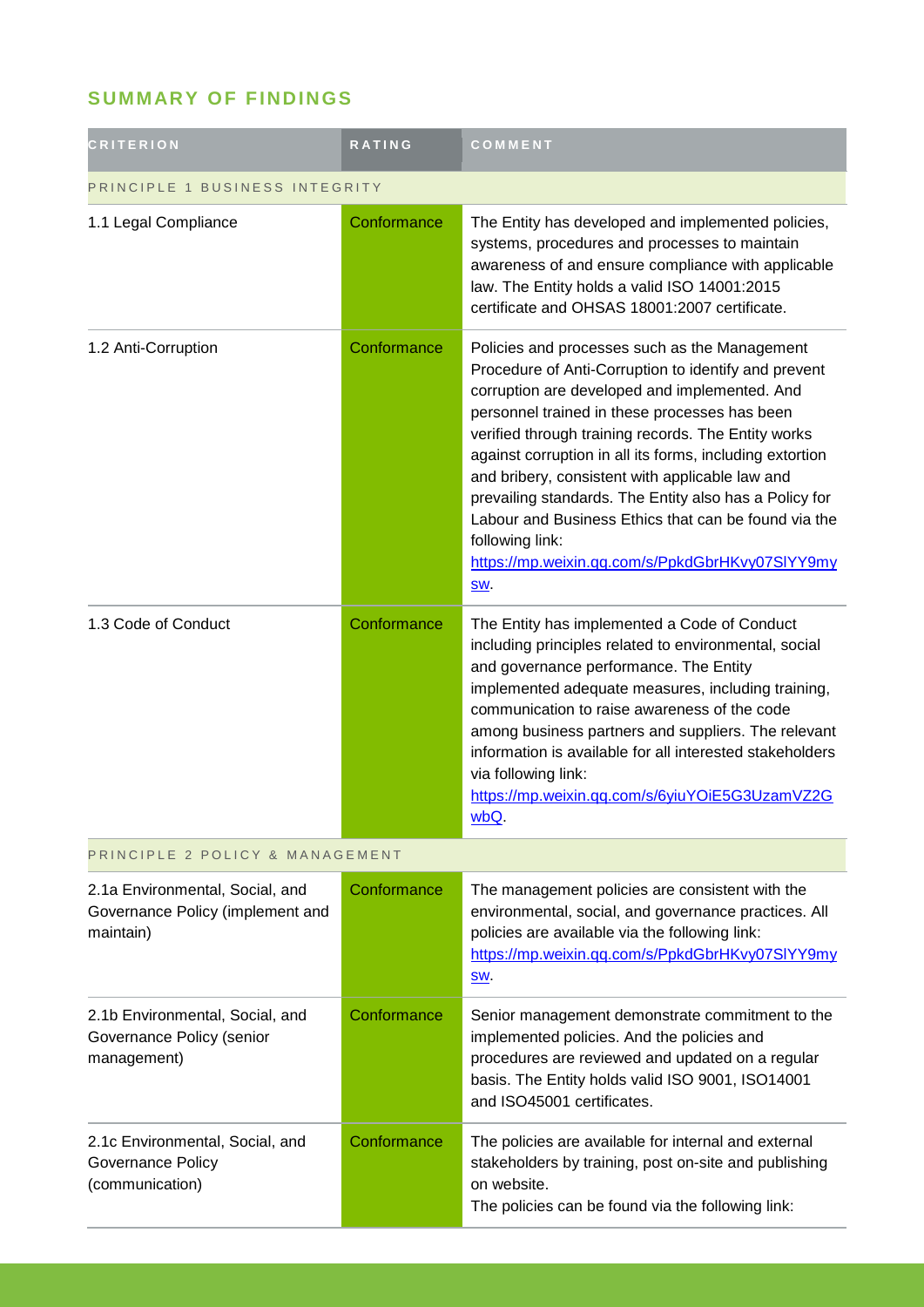| <b>CRITERION</b>                                                       | <b>RATING</b> | COMMENT                                                                                                                                                                                                                                                                                                                                                                                                    |
|------------------------------------------------------------------------|---------------|------------------------------------------------------------------------------------------------------------------------------------------------------------------------------------------------------------------------------------------------------------------------------------------------------------------------------------------------------------------------------------------------------------|
|                                                                        |               | https://mp.weixin.qq.com/s/PpkdGbrHKvy07SIYY9my<br><u>SW</u> .                                                                                                                                                                                                                                                                                                                                             |
| 2.2 Leadership                                                         | Conformance   | The Entity has nominated a senior Management<br>Representative as having overall responsibility and<br>authority for ensuring conformance with the<br>requirements of this Standard.                                                                                                                                                                                                                       |
| 2.3a Environmental and Social<br>Management Systems<br>(environmental) | Conformance   | The Entity has an Environmental Management<br>System in place and holds a valid ISO 14001:2015<br>certificate.                                                                                                                                                                                                                                                                                             |
| 2.3b Environmental and Social<br>Management Systems (social)           | Conformance   | The Entity has documented and implemented a<br>Social Management System and holds a valid<br>OHSAS 18001:2007 certificate. The main social,<br>occupational health and safety impacts are identified<br>and assessed, the associated management<br>provisions for preventing and/or mitigating these<br>impacts are established and implemented.                                                           |
| 2.4 Responsible Sourcing                                               | Conformance   | The Entity has developed and implemented policies,<br>systems, procedures and processes that conform to<br>the responsible sourcing requirements. The Entity<br>conducts second party due diligence audits at major<br>next tier suppliers' sites to qualify them. The<br>procurement team and relevant personnel are trained<br>on an annual basis on responsible sourcing<br>requirements.               |
| 2.5 Impact Assessments                                                 | Conformance   | The Entity has procedures and systems in place to<br>conduct environmental, social, cultural and Human<br>Rights Impact Assessments, including a gender<br>analysis, for new projects or major changes to<br>existing facilities. The Entity clearly demonstrates a<br>proactive and inclusive approach with key<br>stakeholders both internally and externally when<br>facing major changes and projects. |
| 2.6 Emergency Response Plan                                            | Conformance   | The Entity holds a valid ISO 14001:2015 certificate<br>and OHSAS 18001:2007 certificate. Emergency<br>Response Plans are developed and implemented,<br>Personnel training and drill records were verified<br>during the audit.                                                                                                                                                                             |
| 2.7 Mergers and Acquisitions                                           | Conformance   | A procedure is established for mergers and<br>acquisitions, but no such activity has happened since<br>the site started the operation in 2008.                                                                                                                                                                                                                                                             |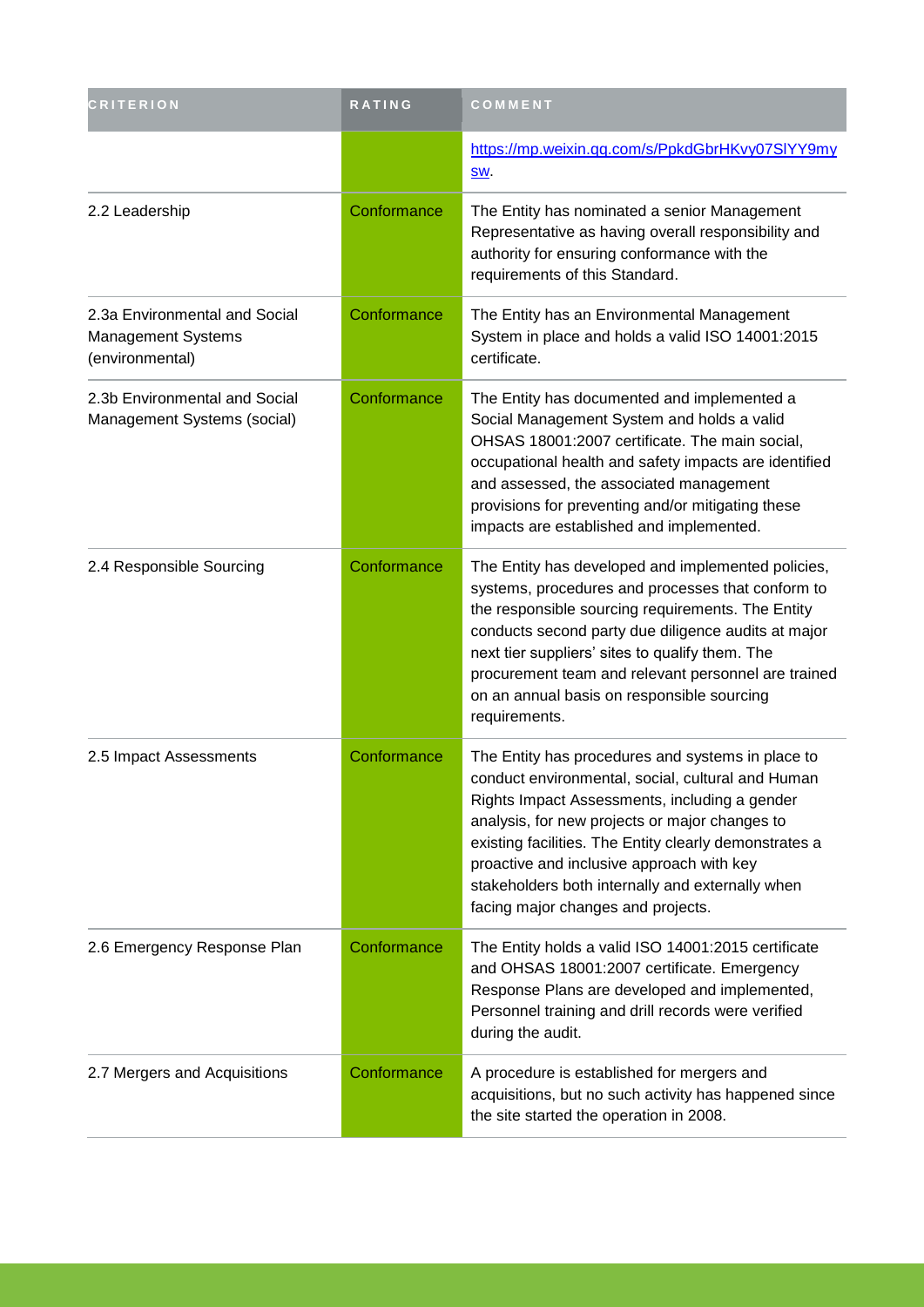| <b>CRITERION</b>                                                          | <b>RATING</b>  | COMMENT                                                                                                                                                                                                                                                                                                                                                                                                                                                                                                            |  |
|---------------------------------------------------------------------------|----------------|--------------------------------------------------------------------------------------------------------------------------------------------------------------------------------------------------------------------------------------------------------------------------------------------------------------------------------------------------------------------------------------------------------------------------------------------------------------------------------------------------------------------|--|
| 2.8 Closure, Decommissioning and<br><b>Divestment</b>                     | Conformance    | A procedure for closure, decommissioning and<br>divestment has been established in accordance to<br>the requirement of ASI Performance Standard. But<br>no such case has happened since its operation in<br>2008.                                                                                                                                                                                                                                                                                                  |  |
| PRINCIPLE 3 TRANSPARENCY                                                  |                |                                                                                                                                                                                                                                                                                                                                                                                                                                                                                                                    |  |
| 3.1 Sustainability Reporting                                              | Conformance    | The Entity publicly discloses its governance<br>approach and its material environmental, social and<br>economic impacts. Disclosures can be found as<br>follows: 2019 Sustainability Report:<br>https://mp.weixin.qq.com/s/rUtHLChANfdArR4PJ6CJ<br>6w.                                                                                                                                                                                                                                                             |  |
| 3.2 Non-compliance and liabilities                                        | Conformance    | The Entity publicly disclose information on significant<br>fines, judgments, penalties and non-monetary<br>sanctions for failure to comply with Applicable Law.<br>There are no significant fines or penalties imposed<br>on the Entity as reported in 2019 sustainability report.<br>Disclosures can be found via the following link:<br>https://mp.weixin.qq.com/s/rUtHLChANfdArR4PJ6CJ<br>6w.                                                                                                                   |  |
| 3.3a Payments to governments<br>(legal and contractual)                   | Conformance    | The Entity only makes, or has made on its behalf,<br>payments to governments on a legal and/or<br>contractual basis. Payments to governments are<br>transparently reported in their 2019 Annual Financial<br>Audit Report.                                                                                                                                                                                                                                                                                         |  |
| 3.3b Payments to governments<br>(disclosure - bauxite mining)             | Not Applicable | This Criterion is not applicable to the Entity's<br>Certification Scope.                                                                                                                                                                                                                                                                                                                                                                                                                                           |  |
| 3.4 Stakeholder complaints,<br>grievances and requests for<br>information | Conformance    | An Internal and external Whistle<br>blowing/Complaint/Grievance mechanism exists (e.g.<br>whistle blower hotlines, mail address, suggestion<br>box).                                                                                                                                                                                                                                                                                                                                                               |  |
| PRINCIPLE 4 MATERIAL STEWARDSHIP                                          |                |                                                                                                                                                                                                                                                                                                                                                                                                                                                                                                                    |  |
| 4.1a Environmental Life Cycle<br>Assessment (life cycle impacts)          | Conformance    | The environmental life cycle assessment (LCA) is<br>conducted and documented. The assessment covers<br>all products. The LCA is a cradle-to-gate one, the<br>impact of the various production stages and of end-<br>of-life recycling is assessed. The assessment is<br>conducted in the format defined by the site, not follow<br>ISO standard. The Environmental Life Cycle<br>Assessment Report is published on the website of<br>the Entity.<br>https://mp.weixin.qq.com/s/PImUqxf6HVRNHhk1VyF<br><u>F-q</u> . |  |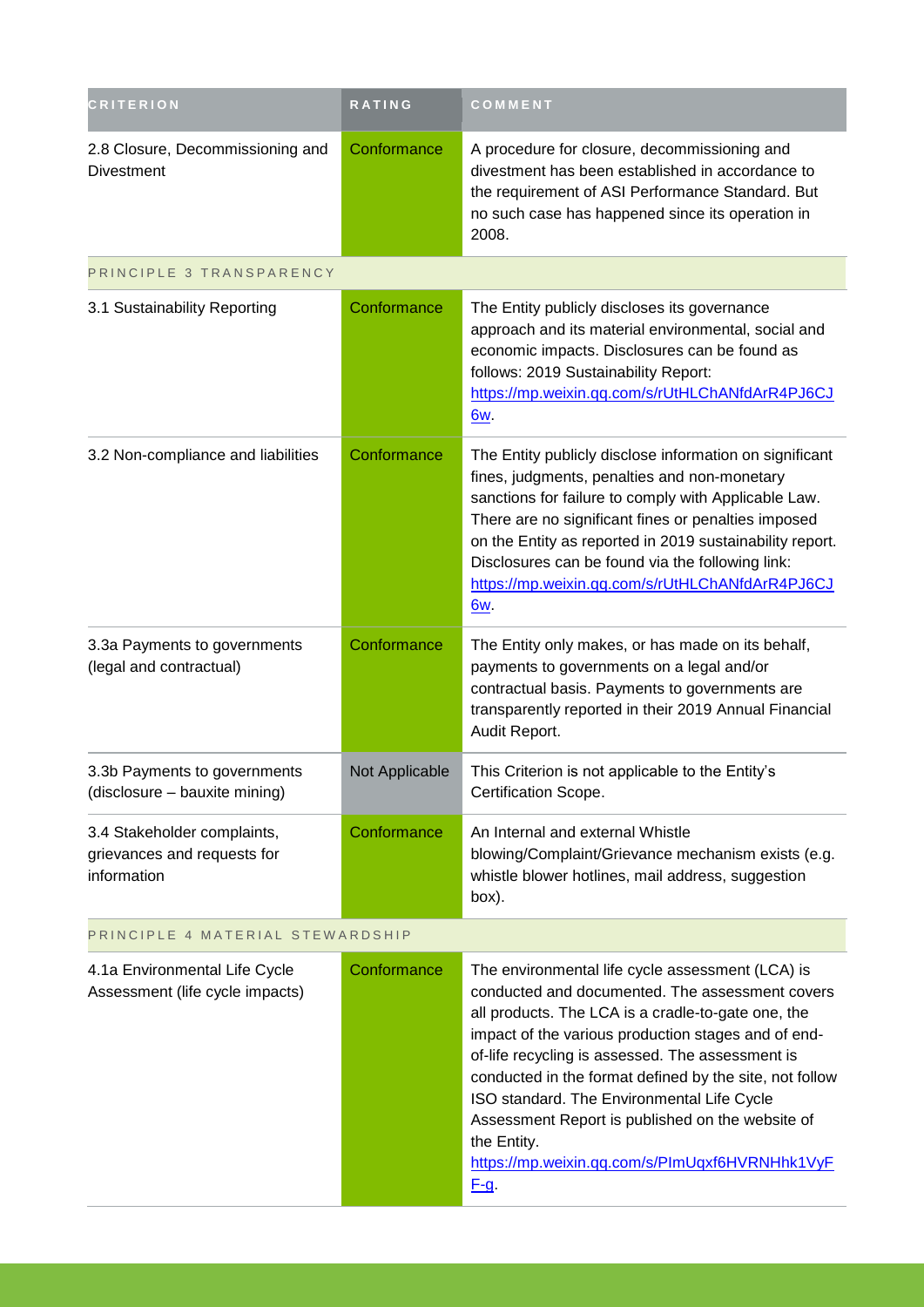| <b>CRITERION</b>                                                       | <b>RATING</b> | COMMENT                                                                                                                                                                                                                                                                                                                                                                                                                                                                                                                                                         |
|------------------------------------------------------------------------|---------------|-----------------------------------------------------------------------------------------------------------------------------------------------------------------------------------------------------------------------------------------------------------------------------------------------------------------------------------------------------------------------------------------------------------------------------------------------------------------------------------------------------------------------------------------------------------------|
| 4.1b Environmental Life Cycle<br>Assessment (cradle to gate)           | Conformance   | The Entity has provided adequate cradle-to-gate Life<br>Cycle Assessment (LCA) information on its<br>aluminium product covering all production processes<br>and main supporting activities, such as<br>transportation, rolling oil recycling and waste<br>disposition.<br>The Environmental Life Cycle Assessment Report<br>can be provided by external communication if<br>required. Per interview and document review, there<br>have been no requests to date.                                                                                                |
| 4.1c Environmental Life Cycle<br>Assessment (public<br>communication)  | Conformance   | The Environmental Life Cycle Assessment Report is<br>published in the official website of the Entity:<br>https://mp.weixin.qq.com/s/PImUqxf6HVRNHhk1VyF<br>$F-g.$<br>How to communicate with the customer is defined in<br>Management procedure of information disclosure.                                                                                                                                                                                                                                                                                      |
| 4.2 Product design                                                     | Conformance   | As per the target management procedure for the<br>energy consumption and GHG gas per product, the<br>Entity integrates relevant objectives in the design and<br>development process for products to enhance<br>sustainability, including the environmental life cycle<br>impacts of the end product.<br>There has been no new product developed in the<br>past 12 months. The Entity set up the targets for<br>product yield rate and electricity consumption. The<br>achievement of the targets is reviewed every month.                                       |
| 4.3a Aluminium Process Scrap<br>(targets)                              | Conformance   | The target of the process scraps is defined as 100%<br>recycled in the Waste/scrap management procedure.<br>The Entity collects all process scraps generated in its<br>operation, recycles as the raw material in the melting<br>process, records the amount in Daily summary report<br>of process scraps. Site observations confirm that this<br>procedure is implemented well.<br>Information of the process scraps in the Section 2.1<br>of The Environmental Life Cycle Assessment report:<br>https://mp.weixin.qq.com/s/PImUqxf6HVRNHhk1VyF<br><u>F-q.</u> |
| 4.3b Aluminium Process Scrap<br>(alloy separation)                     | Conformance   | The product content control is one of the<br>requirements of the qualify management system. The<br>process scraps are identified with the unique batch<br>number for traceability and alloy separation. Per the<br>management interview and site observation, the<br>Entity implement the procedure to separate<br>Aluminium alloys and grades for recycling.                                                                                                                                                                                                   |
| 4.4a Collection and recycling of<br>products at end-of-life (strategy) | Conformance   | In the absence of a local, regional or national<br>collection and recycling systems for aluminium scrap                                                                                                                                                                                                                                                                                                                                                                                                                                                         |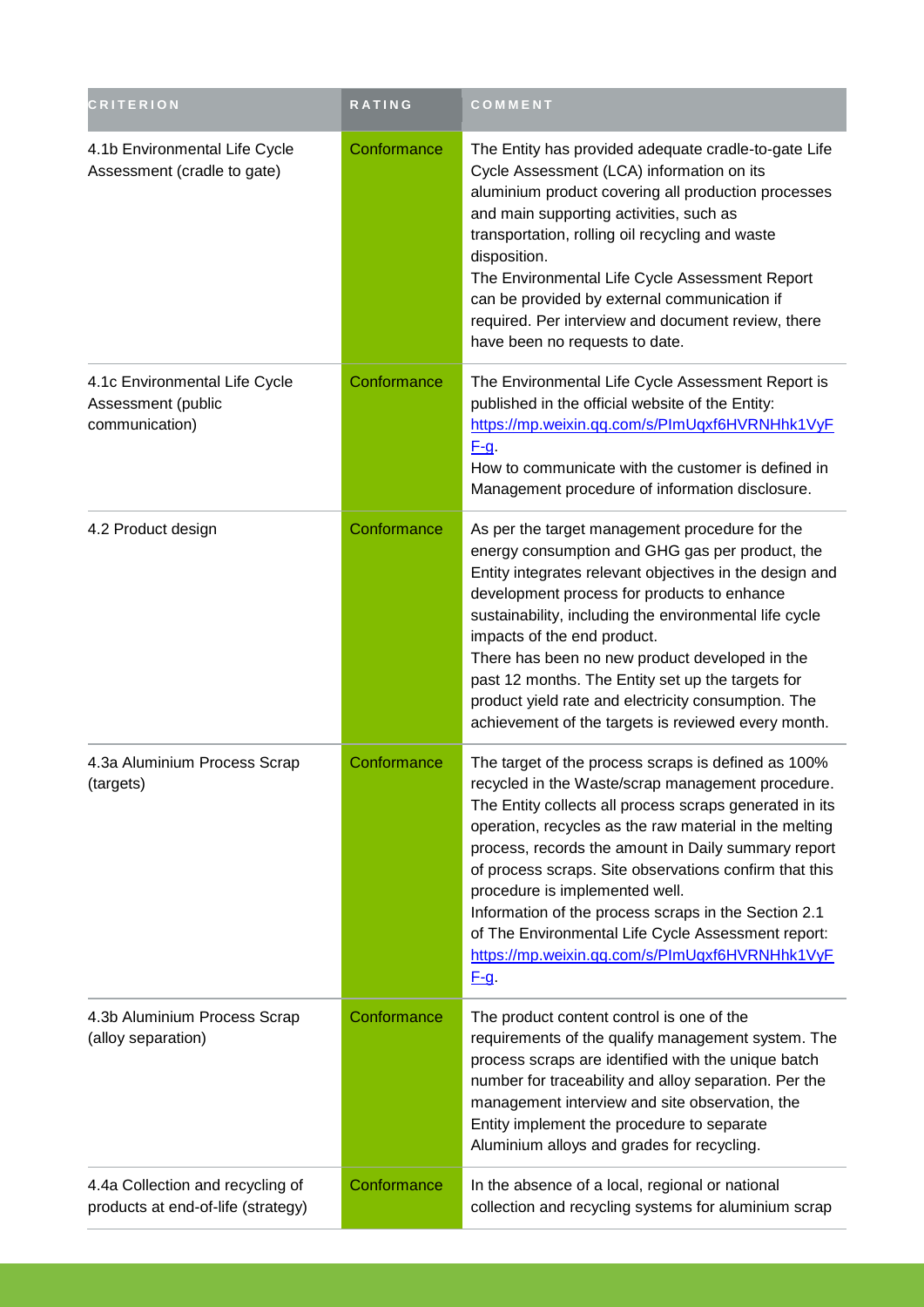| <b>CRITERION</b>                                                            | <b>RATING</b> | <b>COMMENT</b>                                                                                                                                                                                     |
|-----------------------------------------------------------------------------|---------------|----------------------------------------------------------------------------------------------------------------------------------------------------------------------------------------------------|
|                                                                             |               | in China, the Entity does collect and recycle the<br>products at end-of-life currently.                                                                                                            |
| 4.4b Collection and recycling of<br>products at end-of-life<br>(engagement) | Conformance   | In the absence of a local, regional or national<br>collection and recycling systems for aluminium scrap<br>in China, the Entity does collect and recycle the<br>products at end-of-life currently. |

## PRINCIPLE 5 GREENHOUSE GAS EMISSIONS

| 5.1 Disclosure of GHG emissions<br>and energy use     | Conformance    | As per the Management procedure for GHG<br>emission calculation, the major Scopes 1, 2<br>greenhouse gas emissions and energy use by<br>source are tracked, calculated and documented<br>annually.<br>The energy consumption is monitored and<br>documented as one of main GHG emission source,<br>as well other major emission sources. The energy<br>consumption and other major GHG sources are<br>converted into GHG emissions using the GHG<br>protocol defined by the Entity. The GHG emission<br>report in 2019 is not checked by a third party. The<br>GHG emission report in published on:<br>https://mp.weixin.qq.com/s/SF9- |
|-------------------------------------------------------|----------------|----------------------------------------------------------------------------------------------------------------------------------------------------------------------------------------------------------------------------------------------------------------------------------------------------------------------------------------------------------------------------------------------------------------------------------------------------------------------------------------------------------------------------------------------------------------------------------------------------------------------------------------|
| 5.2 GHG emissions reductions                          | Conformance    | FmLN4ih5jHzEaMLAIw.<br>The Company has set up a GHG emission reduction<br>target in 2020: should reduce the GHG emission per<br>Ton product 2% compared with the level of 2019.<br>The implementation plan for the reduction target is<br>established accordingly. The targets and the<br>associated implementation plan are published at:<br>https://mp.weixin.qq.com/s/WYz-<br>DB8ey9TkF1SNbXdGsg.                                                                                                                                                                                                                                   |
| 5.3a Aluminium Smelting<br>(management system)        | Not Applicable | This Criterion is not applicable to the Entity's<br>Certification Scope.                                                                                                                                                                                                                                                                                                                                                                                                                                                                                                                                                               |
| 5.3b Aluminium Smelting (up to<br>and including 2020) | Not Applicable | This Criterion is not applicable to the Entity's<br>Certification Scope.                                                                                                                                                                                                                                                                                                                                                                                                                                                                                                                                                               |
| 5.3c Aluminium Smelting (after<br>2020)               | Not Applicable | This Criterion is not applicable to the Entity's<br>Certification Scope.                                                                                                                                                                                                                                                                                                                                                                                                                                                                                                                                                               |
| DOINCIDE C FMICCIONS FEELILENTS AND WASTE             |                |                                                                                                                                                                                                                                                                                                                                                                                                                                                                                                                                                                                                                                        |

#### PRINCIPLE 6 EMISSIONS, EFFLUENTS AND WASTE

6.1 Emissions to Air **Conformance** The pollutants in the air emission are quantified in the Environmental Impact Assessment report. The treatment facilities are built and used. The status of the air emission is monitored quarterly, meets the local legal emission limit.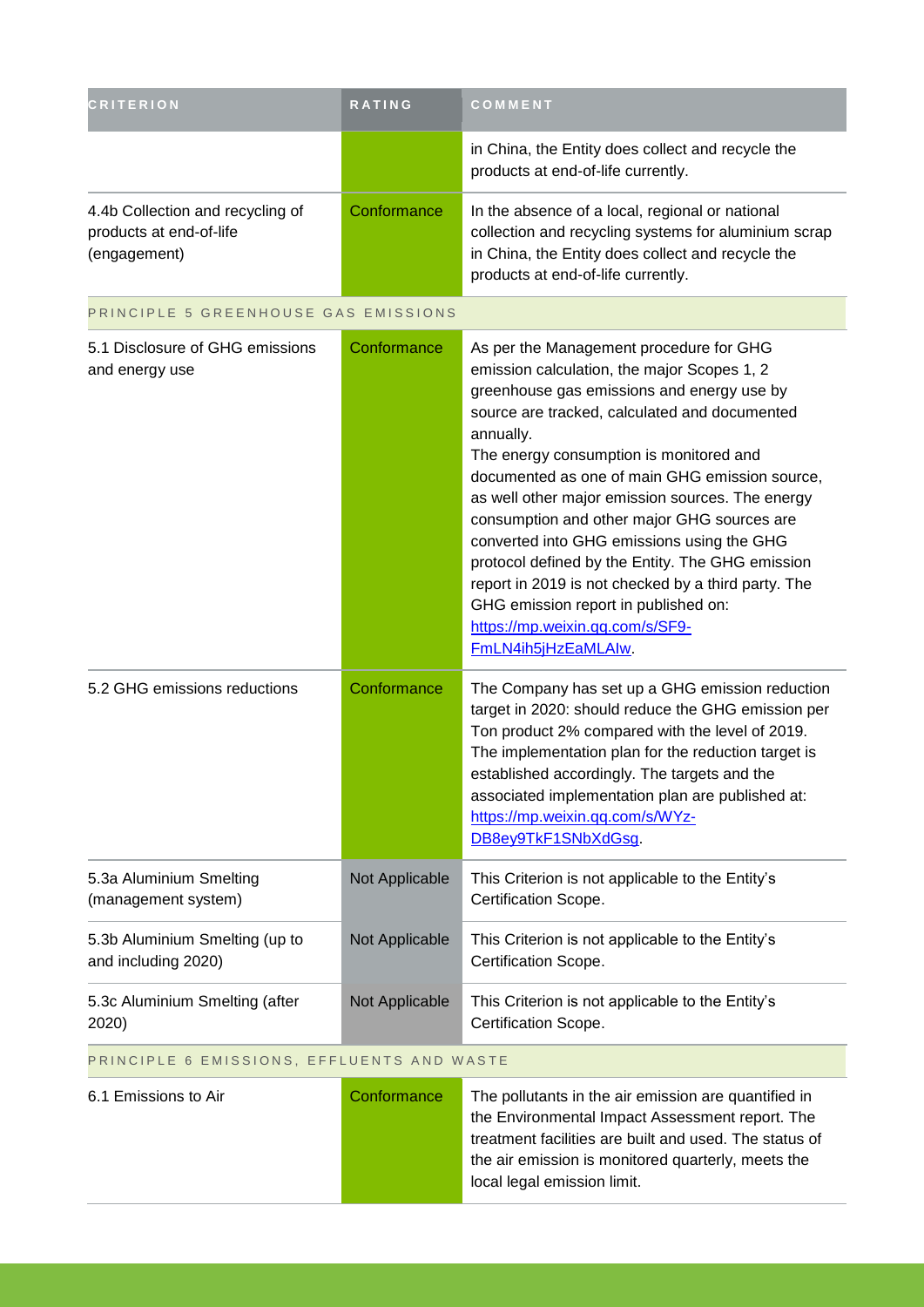| <b>CRITERION</b>                                                        | <b>RATING</b> | COMMENT                                                                                                                                                                                                                                                                                                                                                        |
|-------------------------------------------------------------------------|---------------|----------------------------------------------------------------------------------------------------------------------------------------------------------------------------------------------------------------------------------------------------------------------------------------------------------------------------------------------------------------|
| 6.2 Discharges to Water                                                 | Conformance   | No wastewater is generated in the production<br>process, only sanitary wastewater is discharged after<br>treated. The discharge status is monitored once a<br>quarter. The monitor reports of wastewater in 2019<br>and 2020 shows major pollutants were monitored,<br>the discharge of these major pollutants meets the<br>local legal discharge limit.       |
| 6.3a Assessment and Management<br>of Spills and Leakage<br>(assessment) | Conformance   | The Entity conducts the risk assessment for Spills<br>and Leakage which may contaminate air, water and<br>soil by its operation and in its area of influence,<br>following the risk assessment process of<br>environmental management system.                                                                                                                  |
| 6.3b Assessment and Management<br>of Spills and Leakage<br>(management) | Conformance   | Assessment and management of spills and leakage<br>is defined in the environmental management system.<br>Major Spills and Leakages will be handled and<br>communicated by the emergency response team.<br>The relevant training is provided to workers.                                                                                                        |
| 6.4a Reporting of Spills (immediate<br>disclosure)                      | Conformance   | Reporting of Spills and Leakages is defined in<br>management procedure of information disclosure. No<br>spill/leakage happens since the Entity started<br>operation. The information is published in Section 3.9<br>of the Sustainability Report in 2019:<br>https://mp.weixin.qq.com/s/rUtHLChANfdArR4PJ6CJ<br>6w.                                            |
| 6.4b Reporting of Spills (regular<br>reporting)                         | Conformance   | The impact assessments of the spill/leakage and<br>remediation actions taken will be published in the<br>annual sustainability report.<br>No spill/leakage happens since the Entity started<br>operation. The information is published in Section 3.9<br>of the Sustainability Report in 2019:<br>https://mp.weixin.qq.com/s/rUtHLChANfdArR4PJ6CJ<br><u>6w</u> |
| 6.5a Waste management and<br>reporting (strategy)                       | Conformance   | Waste management is a part of the environmental<br>management system. The Entity implemented a<br>waste management strategy according to the waste<br>mitigation hierarchy, The wastes are collected and<br>stored in the Entity. The disposal of hazardous waste<br>is compliance with the legal compliance.                                                  |
| 6.5b Waste management and<br>reporting (disclosure)                     | Conformance   | The Entity publicly disclose the waste generation and<br>disposals information on Section 3.8 of The<br>Sustainable Report in 2019 and published on:<br>https://mp.weixin.qq.com/s/rUtHLChANfdArR4PJ6CJ<br><u>6w</u>                                                                                                                                           |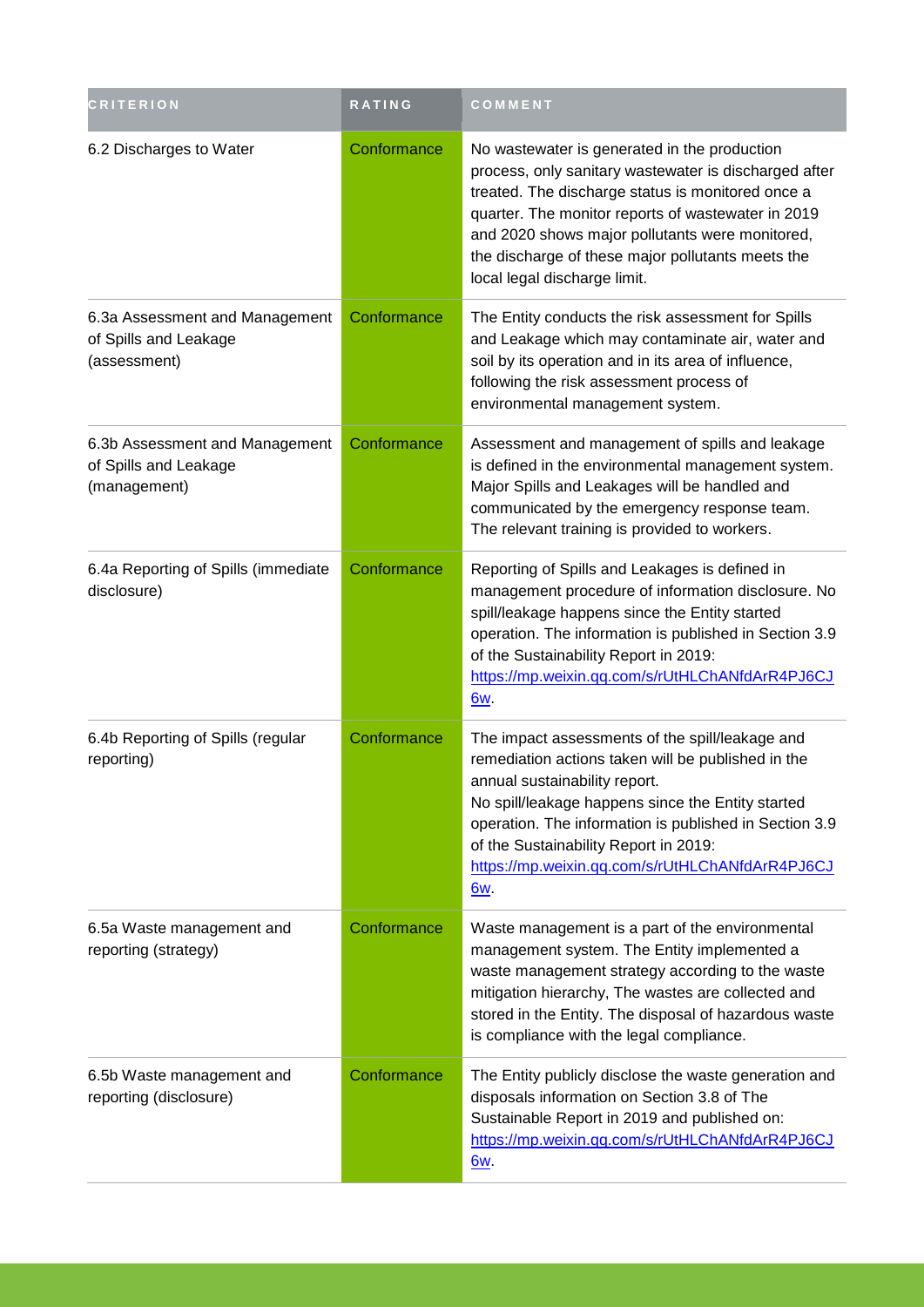| <b>CRITERION</b>                                                 | RATING                    | COMMENT                                                                                                                                                                                                                                                                                                                                                                 |
|------------------------------------------------------------------|---------------------------|-------------------------------------------------------------------------------------------------------------------------------------------------------------------------------------------------------------------------------------------------------------------------------------------------------------------------------------------------------------------------|
| 6.6a Bauxite Residue (storage<br>construction)                   | Not Applicable            | This Criterion is not applicable to the Entity's<br>Certification Scope.                                                                                                                                                                                                                                                                                                |
| 6.6b Bauxite Residue (integrity<br>checks and controls)          | Not Applicable            | This Criterion is not applicable to the Entity's<br>Certification Scope.                                                                                                                                                                                                                                                                                                |
| 6.6c Bauxite Residue (water<br>discharge)                        | Not Applicable            | This Criterion is not applicable to the Entity's<br>Certification Scope.                                                                                                                                                                                                                                                                                                |
| 6.6d Bauxite Residue (marine and<br>aquatic environments)        | Not Applicable            | This Criterion is not applicable to the Entity's<br>Certification Scope.                                                                                                                                                                                                                                                                                                |
| 6.6e Bauxite Residue (start of the<br>art technologies)          | Not Applicable            | This Criterion is not applicable to the Entity's<br>Certification Scope.                                                                                                                                                                                                                                                                                                |
| 6.6f Bauxite Residue (remediation)                               | Not Applicable            | This Criterion is not applicable to the Entity's<br>Certification Scope.                                                                                                                                                                                                                                                                                                |
| 6.7a Spent Pot Lining (SPL)<br>(storage and management)          | Not Applicable            | This Criterion is not applicable to the Entity's<br>Certification Scope.                                                                                                                                                                                                                                                                                                |
| 6.7b Spent Pot Lining (SPL)<br>(recovery and recycling)          | Not Applicable            | This Criterion is not applicable to the Entity's<br>Certification Scope.                                                                                                                                                                                                                                                                                                |
| 6.7c Spent Pot Lining (SPL)<br>(Untreated SPL)                   | Not Applicable            | This Criterion is not applicable to the Entity's<br>Certification Scope.                                                                                                                                                                                                                                                                                                |
| 6.7d Spent Pot Lining (SPL)<br>(review of alternatives)          | Not Applicable            | This Criterion is not applicable to the Entity's<br>Certification Scope.                                                                                                                                                                                                                                                                                                |
| 6.7e Spent Pot Lining (SPL)<br>(marine and aquatic environments) | Not Applicable            | This Criterion is not applicable to the Entity's<br>Certification Scope.                                                                                                                                                                                                                                                                                                |
| 6.8a Dross (recovery)                                            | Conformance               | The part of dross is recycled in the melting process.<br>The rest part is sold to the outside company for<br>recycling, which can be used to produce Aluminium<br>alloying ingots or other utilities, such as construction<br>materials.                                                                                                                                |
| 6.8b Dross (recycling)                                           | Conformance               | The part of dross is recycled in the melting process.<br>The rest part is sold to the outside company for<br>recycling, which can be used to produce Aluminium<br>alloying ingots or other utilities, such as construction<br>materials.                                                                                                                                |
| 6.8c Dross (review of alternatives)                              | Minor Non-<br>Conformance | The dross is sold to a supplier for recycling as<br>aluminium alloying ingots or other utilities, such as<br>construction materials. As per the management<br>interview, landfilling is not allowed. However, one<br>minor non-conformance is raised: the supplier due<br>diligence audit for the supplier does not verify if the<br>dross is not allowed for landfill. |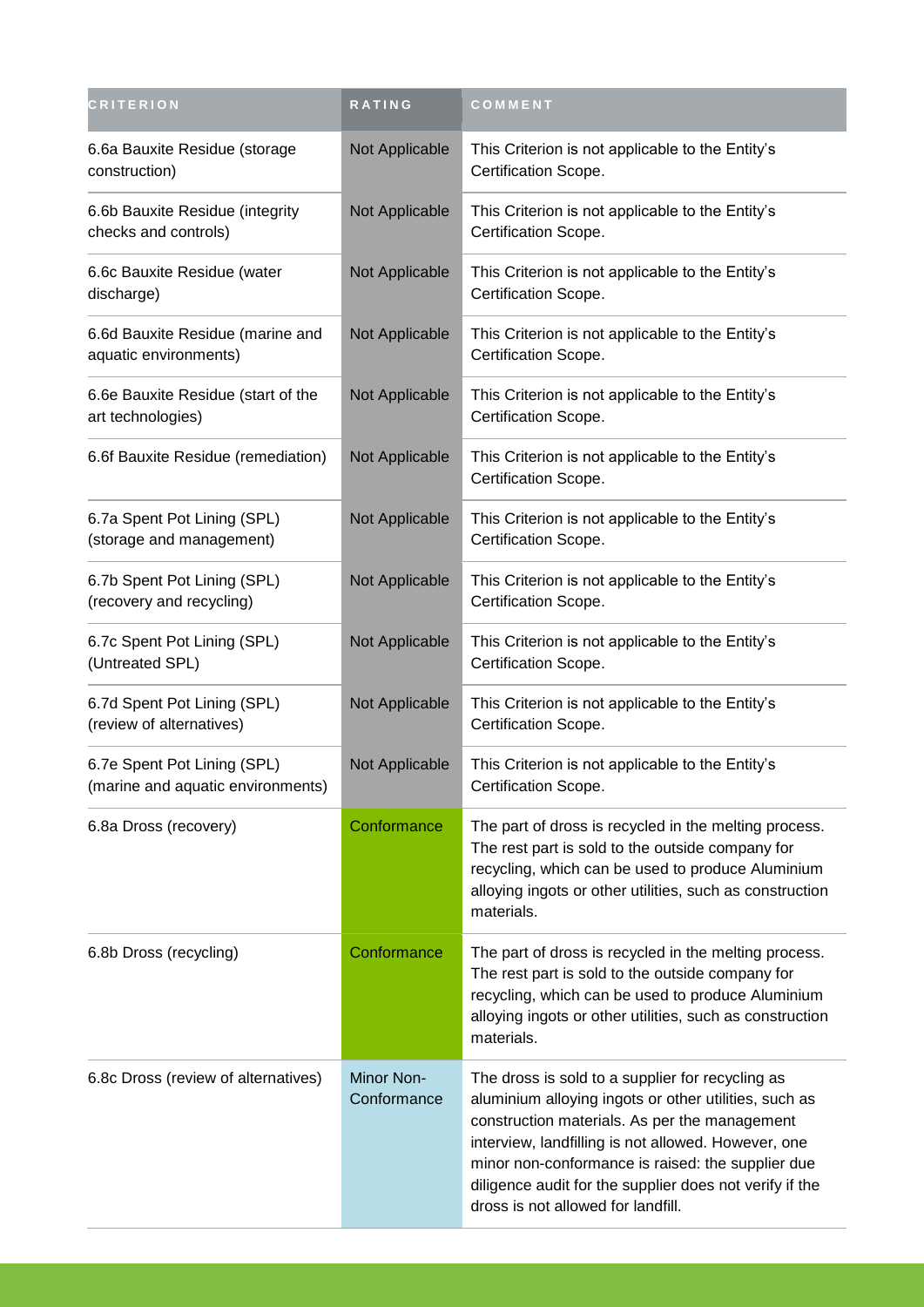| <b>CRITERION</b>                            | <b>RATING</b>  | COMMENT                                                                                                                                                                                                                                                                                                                                                                                                                                                                                                                                                                                                                              |
|---------------------------------------------|----------------|--------------------------------------------------------------------------------------------------------------------------------------------------------------------------------------------------------------------------------------------------------------------------------------------------------------------------------------------------------------------------------------------------------------------------------------------------------------------------------------------------------------------------------------------------------------------------------------------------------------------------------------|
| PRINCIPLE 7 WATER STEWARDSHIP               |                |                                                                                                                                                                                                                                                                                                                                                                                                                                                                                                                                                                                                                                      |
| 7.1a Water assessment (mapping)             | Conformance    | The water source is underground water, the Permit of<br>Water Withdrawal is provided by the government<br>agency and usage is tracked and documented.<br>The Entity conducts the water-related risk analysis<br>including water balance to identify and map its water<br>withdrawal and use by source and type. The water<br>consumption is not significant due to the nature of<br>the product, production processes and the amount of<br>underground water withdrawal.<br>The water balance map is published on:<br>https://mp.weixin.qq.com/s/c2lJcAMiRaHtjaZGQIOE<br>$\underline{\mathsf{UA}}$                                   |
| 7.1b Water assessment (risk<br>assessment)  | Conformance    | The Entity has conducted water risk assessment.<br>The water risk assessment considered Entity's<br>operational, internal and external risk in their area of<br>influence. Due to the nature of the product,<br>production processes and the amount of<br>underground water withdrawal, and the Entity's sites<br>have the water management systems in accordance<br>with the requirements of Environment Management<br>System, to the local water environment, the level of<br>water-related risk is low.<br>The water-related risk assessment report is<br>published on:<br>https://mp.weixin.qq.com/s/c2IJcAMiRaHtjaZGQIOE<br>UA. |
| 7.2a Water management<br>(management plans) | Not Applicable | There were no identified significant water related<br>risks in the Entity's area of influence.                                                                                                                                                                                                                                                                                                                                                                                                                                                                                                                                       |
| 7.2b Water management<br>(monitoring)       | Not Applicable | There were no identified significant water related<br>risks in the Entity's area of influence.                                                                                                                                                                                                                                                                                                                                                                                                                                                                                                                                       |
| 7.3 Disclosure of water usage and<br>risks  | Conformance    | In accordance to the requirement of Information<br>disclosure management procedure, the water usage<br>and risks assessment report is published on the<br>water-related risks assessment report, Please see<br>https://mp.weixin.qq.com/s/c2IJcAMiRaHtjaZGQIOE<br>UA.                                                                                                                                                                                                                                                                                                                                                                |
| PRINCIPLE 8 BIODIVERSITY                    |                |                                                                                                                                                                                                                                                                                                                                                                                                                                                                                                                                                                                                                                      |
| 8.1 Biodiversity assessment                 | Conformance    | Biodiversity assessment is included in the<br>Environmental Impact Assessment (EIA) which is<br>mandatory legally. The risk or impact by the<br>operation of the Entity and in its internal and external<br>Area of Influence on biodiversity was assessed as<br>low. The assessment involved qualified third parties<br>and he report was approved by the local                                                                                                                                                                                                                                                                     |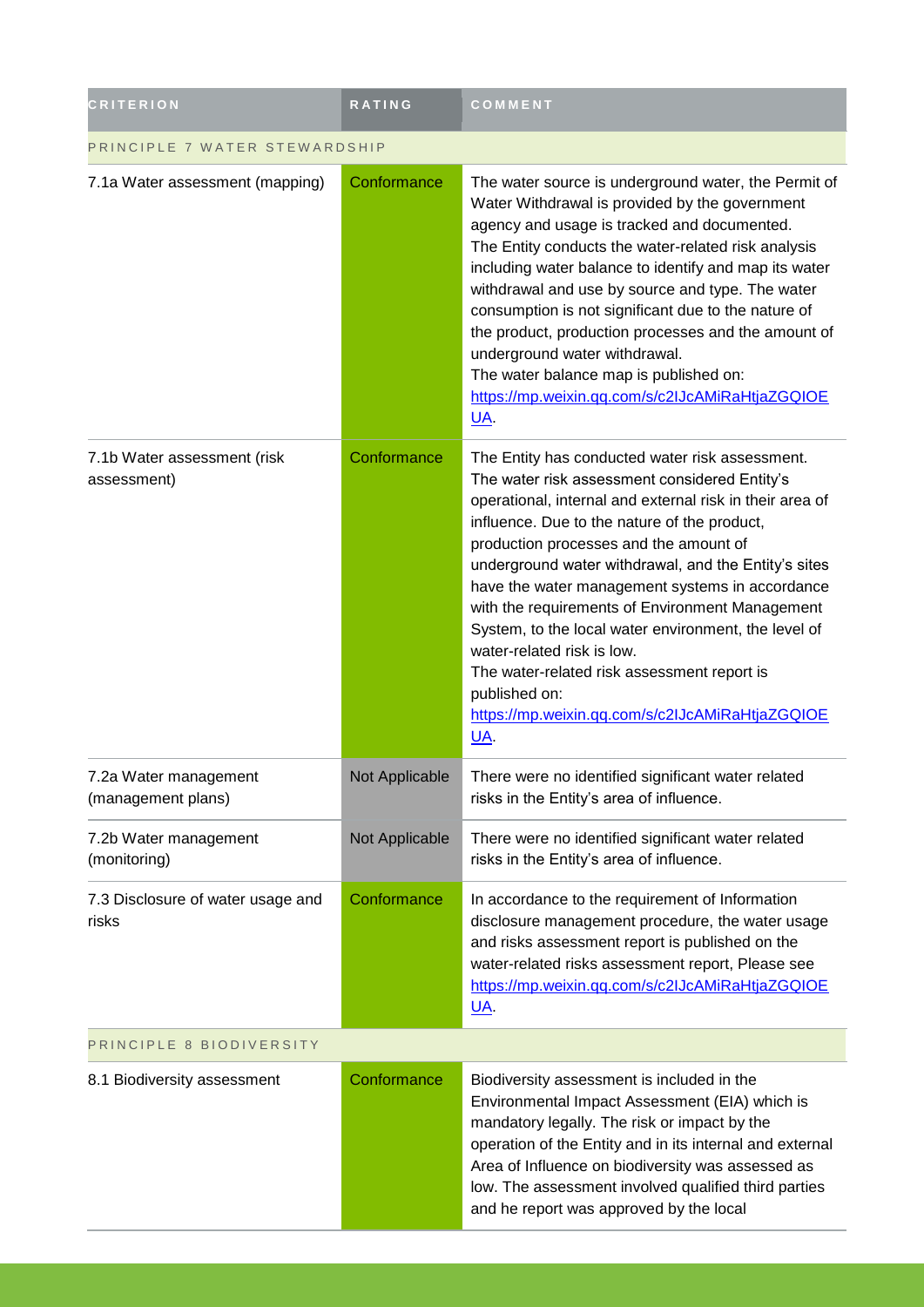| <b>CRITERION</b>                                                                          | <b>RATING</b>  | COMMENT                                                                                                                                                                                                                                                                                                               |
|-------------------------------------------------------------------------------------------|----------------|-----------------------------------------------------------------------------------------------------------------------------------------------------------------------------------------------------------------------------------------------------------------------------------------------------------------------|
|                                                                                           |                | Environmental Protection Bureau (EPB). Based on<br>EIA report, the Entity compiled the ASI Biodiversity<br>Risk Assessment Report, and published on:<br>https://mp.weixin.qq.com/s/7OKpvCH6YY0AkoPYb-<br>Lm5Q                                                                                                         |
| 8.2a Biodiversity management<br>(biodiversity action plans)                               | Not Applicable | The outcome of the biodiversity risk assessment did<br>not identify significant biodiversity impacts.                                                                                                                                                                                                                 |
| 8.2b Biodiversity management<br>(consultation and mitigation<br>hierarchy)                | Not Applicable | The outcome of the biodiversity risk assessment did<br>not identify significant biodiversity impacts.                                                                                                                                                                                                                 |
| 8.2c Biodiversity management<br>(reporting)                                               | Conformance    | The outcome of the biodiversity risk assessment did<br>not identify significant biodiversity impacts. The ASI<br>Biodiversity Risk Assessment Report, and published<br>on:<br>https://mp.weixin.qq.com/s/7OKpvCH6YY0AkoPYb-<br>Lm5Q                                                                                   |
| 8.3 Alien Species                                                                         | Not Applicable | The outcome of the biodiversity risk assessment did<br>not identify significant biodiversity impacts including<br>Alien Species.                                                                                                                                                                                      |
| 8.4a Commitment to "No Go" in<br>World Heritage properties<br>(exploration and new mines) | Not Applicable | This Criterion is not applicable to the Entity's<br>Certification Scope.                                                                                                                                                                                                                                              |
| 8.4b Commitment to "No Go" in<br>World Heritage properties (existing<br>operations)       | Not Applicable | This Criterion is not applicable to the Entity's<br>Certification Scope.                                                                                                                                                                                                                                              |
| 8.5a Mine rehabilitation (best<br>available techniques)                                   | Not Applicable | This Criterion is not applicable to the Entity's<br>Certification Scope.                                                                                                                                                                                                                                              |
| 8.5b Mine rehabilitation (financial<br>provisions)                                        | Not Applicable | This Criterion is not applicable to the Entity's<br>Certification Scope.                                                                                                                                                                                                                                              |
| PRINCIPLE 9 HUMAN RIGHTS                                                                  |                |                                                                                                                                                                                                                                                                                                                       |
| 9.1a Human Rights Due Diligence<br>(policy)                                               | Conformance    | The Entity has established a Human Rights Policy:<br>https://mp.weixin.qq.com/s/PpkdGbrHKvy07SIYY9my<br>SW.<br>The Policy commitment to respect human rights is<br>set up and communicated to all employees.                                                                                                          |
| 9.1b Human Rights Due Diligence<br>(process)                                              | Conformance    | The Entity commits to respect Human Rights. A<br>human rights due diligence process is established<br>and implemented. As per the risk assessment report,<br>the risks on human rights are identified and<br>assessed, the major risks are on supply chain, and<br>the associated mitigation and control measures are |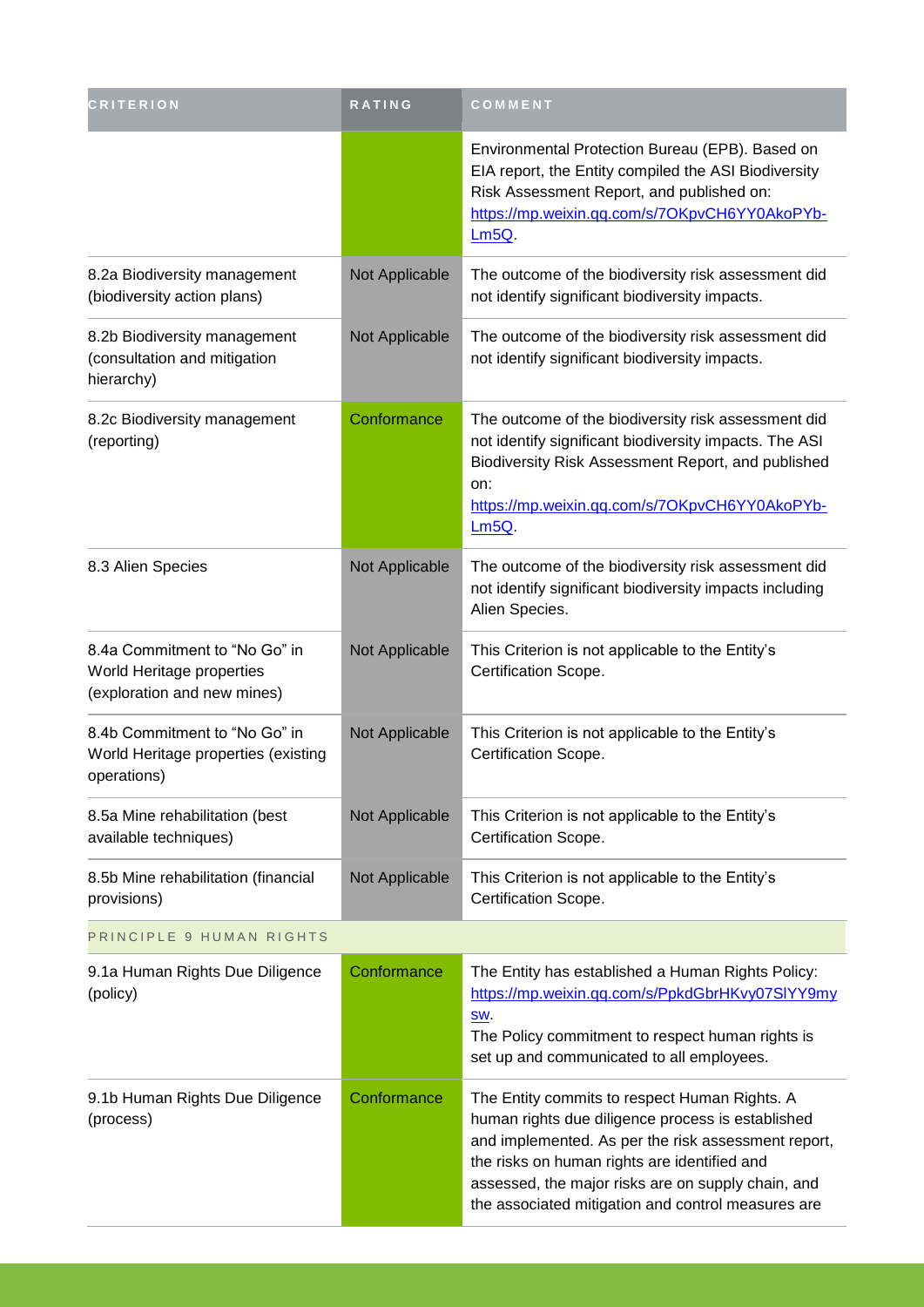| <b>CRITERION</b>                                 | <b>RATING</b>  | COMMENT                                                                                                                                                                                                                                                                                                                                                                                                                                                                                                                                                                                                                                                                                                                                  |
|--------------------------------------------------|----------------|------------------------------------------------------------------------------------------------------------------------------------------------------------------------------------------------------------------------------------------------------------------------------------------------------------------------------------------------------------------------------------------------------------------------------------------------------------------------------------------------------------------------------------------------------------------------------------------------------------------------------------------------------------------------------------------------------------------------------------------|
|                                                  |                | established and implemented, such as audit on major<br>suppliers.                                                                                                                                                                                                                                                                                                                                                                                                                                                                                                                                                                                                                                                                        |
| 9.1c Human Rights Due Diligence<br>(remediation) | Conformance    | As per the risk assessment report, the major risks<br>are from supply chain. The ASI management<br>procedures for suppliers and on-site contractors is<br>established and implemented. The onsite audits are<br>performed on the major suppliers to asses and<br>control the risks & negative impacts.<br>The complaint/grievance channel is established, the<br>stakeholders including workers can use suggestion<br>box, public email, hotline to report<br>grievance/concerns or complain. The worker<br>representatives can do it for workers.<br>As per the audit reports of suppliers ASI audits, no<br>adverse case is reported. No negative news on<br>Human Rights of the Entity and its major suppliers<br>were found on line. |
| 9.2 Women's Rights                               | Conformance    | The Entity code of conduct clearly states the equality<br>between genders and is working to raise the share of<br>women in the workforce. Code of Conduct is linked<br>as below:<br>https://mp.weixin.qq.com/s/6yiuYOiE5G3UzamVZ2G<br>wbQ<br>The Entity implements Policies and processes to<br>ensure respect for the rights and interests of women,<br>consistent with international standards, including the<br>UN Convention on the Elimination of all Forms of<br>Discrimination Against Women (CEDAW).<br>Women's legal rights and interests are respected. No<br>complaint is received on from women workers.<br>Women workers know their rights.                                                                                 |
| 9.3 Indigenous Peoples                           | Not Applicable | There are no Indigenous Peoples within the Entity's<br>Area of Influence.                                                                                                                                                                                                                                                                                                                                                                                                                                                                                                                                                                                                                                                                |
| 9.4 Free, Prior, and Informed<br>Consent (FPIC)  | Not Applicable | There are no Indigenous Peoples within the Entity's<br>Area of Influence.                                                                                                                                                                                                                                                                                                                                                                                                                                                                                                                                                                                                                                                                |
| 9.5 Cultural and sacred heritage                 | Not Applicable | There are no cultural and sacred heritage within the<br>Entity's Area of Influence.                                                                                                                                                                                                                                                                                                                                                                                                                                                                                                                                                                                                                                                      |
| 9.6a Resettlements (avoid or<br>minimise)        | Not Applicable | There is no project causing resettlements in the<br>history of the Entity.                                                                                                                                                                                                                                                                                                                                                                                                                                                                                                                                                                                                                                                               |
| 9.6b Resettlements (where<br>unavoidable)        | Not Applicable | There is no project causing resettlements in the<br>history of the Entity.                                                                                                                                                                                                                                                                                                                                                                                                                                                                                                                                                                                                                                                               |
| 9.7a Local Communities (rights and<br>interests) | Conformance    | The Entity establishes the policy to commit to respect<br>the legal and customary rights and interests of local                                                                                                                                                                                                                                                                                                                                                                                                                                                                                                                                                                                                                          |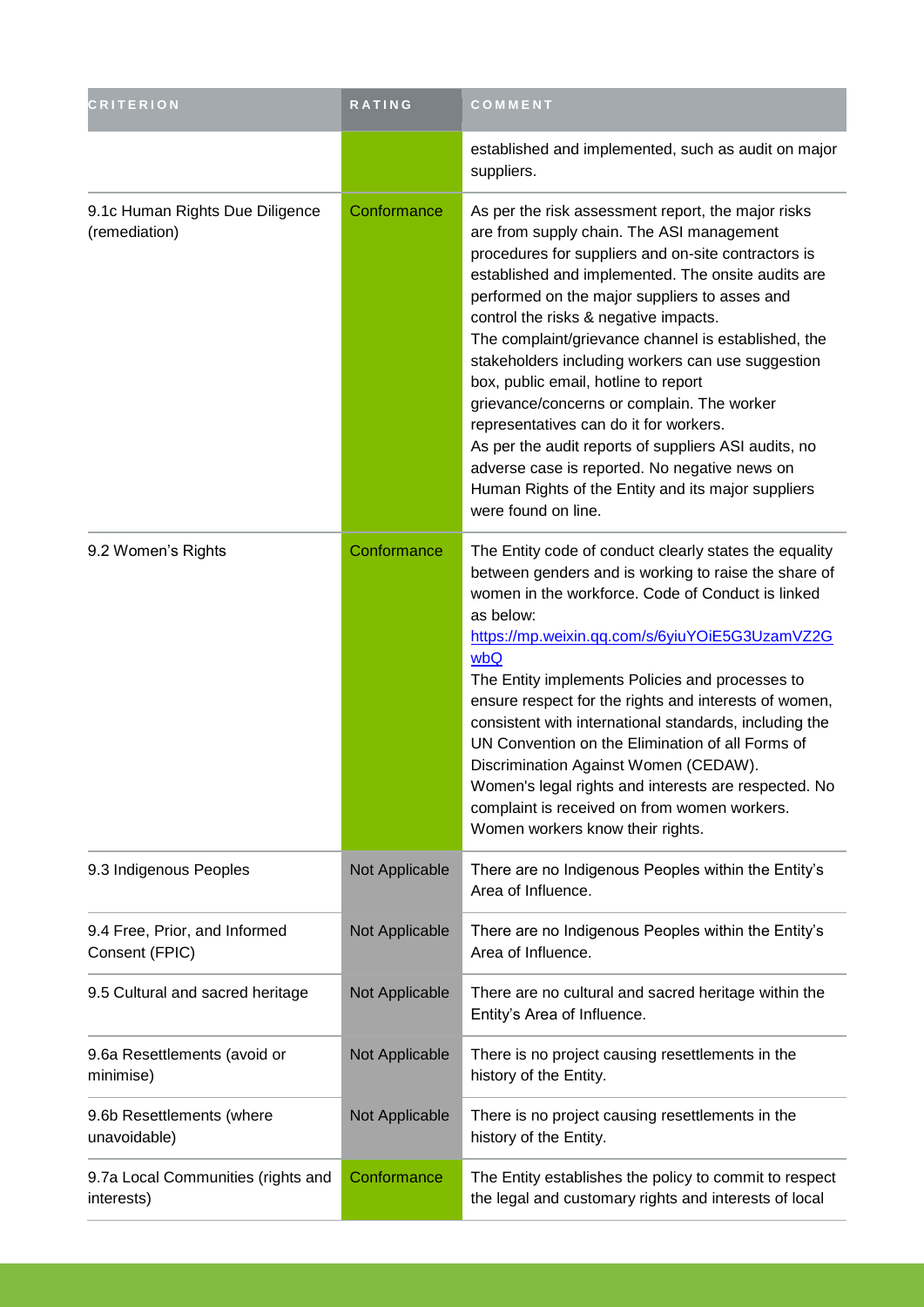| <b>CRITERION</b>                                                                                      | RATING      | COMMENT                                                                                                                                                                                                                                                                                                                                                                                                                                                                                                                                                  |
|-------------------------------------------------------------------------------------------------------|-------------|----------------------------------------------------------------------------------------------------------------------------------------------------------------------------------------------------------------------------------------------------------------------------------------------------------------------------------------------------------------------------------------------------------------------------------------------------------------------------------------------------------------------------------------------------------|
|                                                                                                       |             | Communities in their lands and livelihoods and their<br>use of natural resources.<br>The Entity conducts the risk assessment on local<br>community's rights and do the contribution to the<br>local communities.                                                                                                                                                                                                                                                                                                                                         |
| 9.7b Local Communities (impacts)                                                                      | Conformance | The Entity identifies and assess the impact on the<br>local communities. The control measures for the<br>identified impact on local communities are<br>established and implemented. No complaint from the<br>local communities is received.<br>The interviewed workers who are from local<br>communities' state the communities get benefits from<br>the businesses of the companies located in the area,<br>the Entity is one of them. The Entity joins the<br>initiative by the local government to help the poor<br>peoples in the local communities. |
| 9.7c Local Communities<br>(livelihoods)                                                               | Conformance | The Entity has a proactive approach to working with<br>local communities and neighbourhood organizations<br>to improve and support mutual interests. The Entity is<br>active in community engagement at their site and at<br>a corporate level.                                                                                                                                                                                                                                                                                                          |
| 9.8 Conflict-Affected and High-Risk<br>Areas                                                          | Conformance | The Entity makes a commitment not using conflict<br>minerals and communicate it through the aluminium<br>value chain. As part of the due diligence process, all<br>suppliers are required to sign the commitment letter<br>to promise not using the conflict mineral;<br>To date, no complaint on this issue has been<br>received.                                                                                                                                                                                                                       |
| 9.9 Security practice                                                                                 | Conformance | Defined in Contract signed between the Entity and<br>the security workers, the policies and procedures<br>state the Entity's commitment and approach to<br>security activities that respect human rights, no body<br>search is permitted, shall work in humane ways. The<br>training is provided to security guards to ensure all<br>security understands their tasks and the way to<br>respect the human rights.<br>To date, no grievance or complaint against security<br>activities has been received.                                                |
| PRINCIPLE 10 LABOUR RIGHTS                                                                            |             |                                                                                                                                                                                                                                                                                                                                                                                                                                                                                                                                                          |
| 10.1a Freedom of Association and<br><b>Right to Collective Bargaining</b><br>(Freedom of Association) | Conformance | There are laws that restrict Freedom of Association<br>in China. However, the Entity demonstrates they<br>respect the right to Freedom of Association and to<br>Collective Bargaining. The Entity commits itself to<br>respect the workers' rights. There are 6 elected trade<br>union committee members including 1 woman, there                                                                                                                                                                                                                        |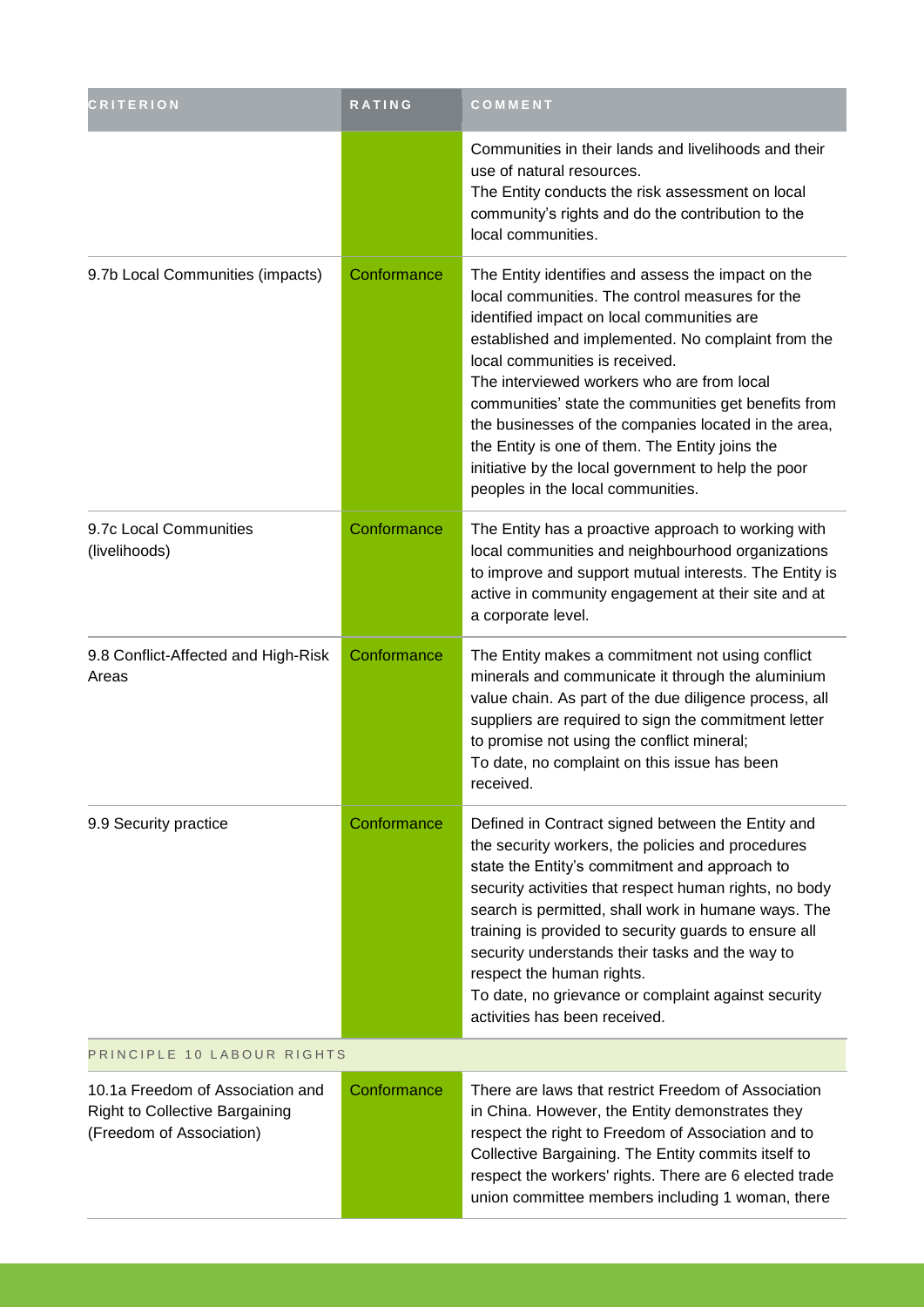| <b>CRITERION</b>                                                                                     | RATING      | COMMENT                                                                                                                                                                                                                                                                                                                                                                                                                                                                                                                                             |
|------------------------------------------------------------------------------------------------------|-------------|-----------------------------------------------------------------------------------------------------------------------------------------------------------------------------------------------------------------------------------------------------------------------------------------------------------------------------------------------------------------------------------------------------------------------------------------------------------------------------------------------------------------------------------------------------|
|                                                                                                      |             | are 49 worker representatives including 9 women all<br>are freely elected by workers.                                                                                                                                                                                                                                                                                                                                                                                                                                                               |
| 10.1b Freedom of Association and<br><b>Right to Collective Bargaining</b><br>(Collective Bargaining) | Conformance | The Entity respects the rights of workers to freedom<br>of association and collective bargaining, participate in<br>any collective bargaining process in good faith to the<br>extent possible under applicable law and adhere to<br>collective bargaining agreements.<br>The management demonstrate the rights of Workers<br>to collective bargaining is respected. There is a<br>collective bargaining agreement between the<br>company and trade union. All terms in the collective<br>agreement meets or beyond the local legal<br>requirements. |
| 10.1c Freedom of Association and<br><b>Right to Collective Bargaining</b><br>(alternative means)     | Conformance | There are laws that restrict Freedom of Association<br>and Collective Bargaining in China. However, the<br>Entity demonstrates they respect the right to freedom<br>of association and to collective bargaining; Trade<br>union can deal with the workers' concerns with<br>management on behave of workers.<br>The workers interviewed know how to complaint or<br>report their concerns                                                                                                                                                           |
| 10.2a Child Labour (minimum age)                                                                     | Conformance | There is not child labour or young worker in the<br>company. The youngest worker in the site was born<br>on January 5, 1999, joined in on May 16, 2019.                                                                                                                                                                                                                                                                                                                                                                                             |
| 10.2b Child Labour (hazardous)                                                                       | Conformance | There is not child labour or young worker in the<br>Entity. The Entity establishes the management<br>procedure to protection the young workers are (16 to<br>18 years) in compliance with the local legal<br>requirements and not allow the young workers to<br>work in hazardous working conditions.                                                                                                                                                                                                                                               |
| 10.2c Child Labour (worst forms)                                                                     | Conformance | Child labour is prohibited in China. The Entity<br>commits itself - and expects its suppliers - to comply<br>with the prohibition of child labour. There is not child<br>labour or young workers in the Entity.<br>The Entity communicates the requirement to the<br>workers and its suppliers to ensure the legal<br>requirements on child labour and young workers are<br>followed internally and on the supply chain.                                                                                                                            |
| 10.3a Forced Labour (Human<br>trafficking)                                                           | Conformance | The Entity commits itself - and expects its suppliers -<br>to comply with the prohibition of forced labour,<br>slavery and human trafficking.<br>The Entity communicates the workers and suppliers<br>on this issue to guarantee no forced labour occurring<br>internally and in the supply chain.<br>No case of human trafficking has been reported.                                                                                                                                                                                               |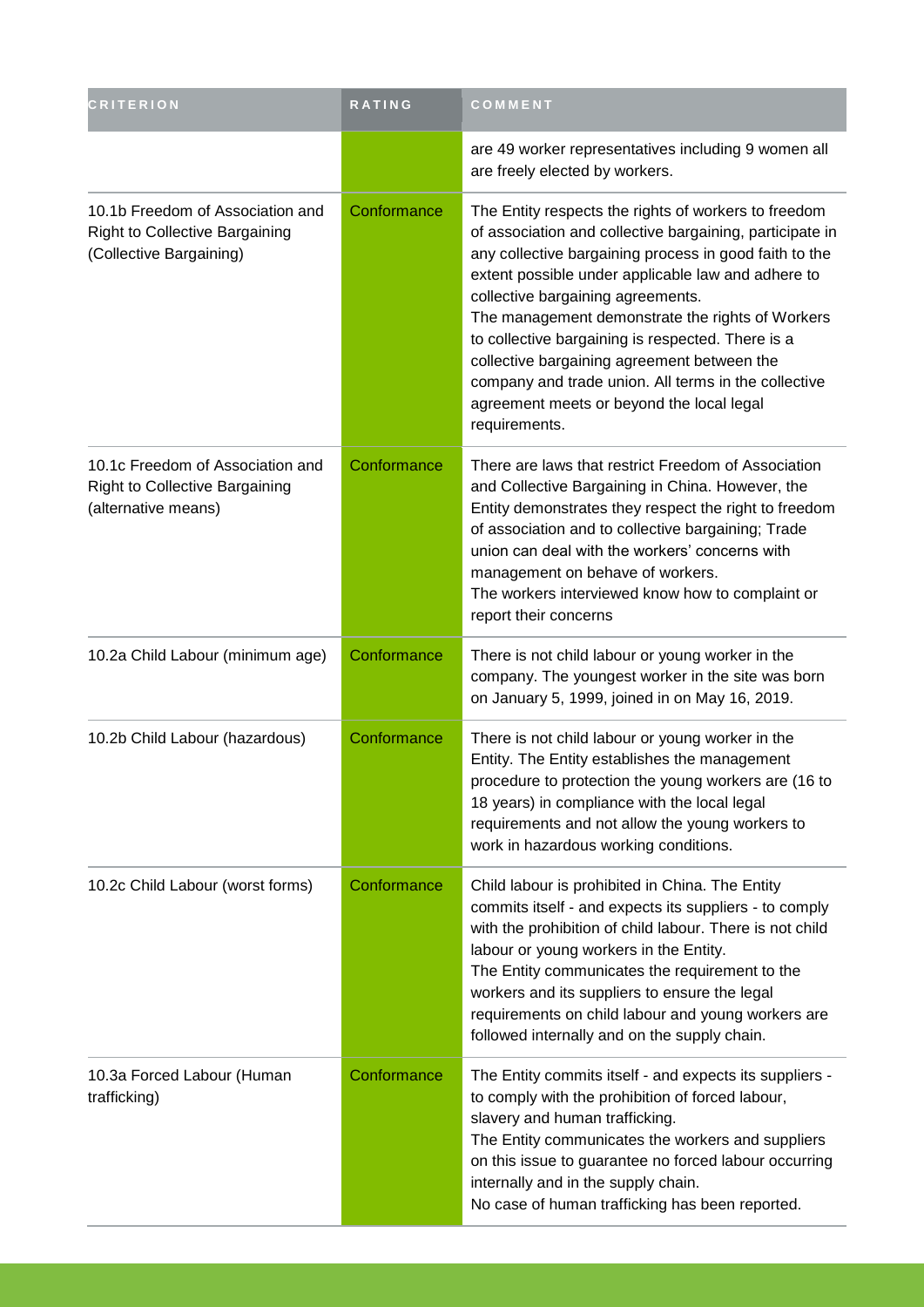| <b>CRITERION</b>                                                                | <b>RATING</b> | COMMENT                                                                                                                                                                                                                                                                                                                                                                                                                                                                                                   |
|---------------------------------------------------------------------------------|---------------|-----------------------------------------------------------------------------------------------------------------------------------------------------------------------------------------------------------------------------------------------------------------------------------------------------------------------------------------------------------------------------------------------------------------------------------------------------------------------------------------------------------|
| 10.3b Forced Labour (deposits,<br>fees, advances)                               | Conformance   | The Entity is not involved in forced labour. It is<br>verified by worker & management interview and<br>reviewing pay rolls, all employees, direct and<br>dispatch, are not required any form of deposit;<br>recruitment fee or equipment at the any stages of the<br>employment.                                                                                                                                                                                                                          |
| 10.3c Forced Labour (migrant<br>workers)                                        | Conformance   | No foreign migrant workers in the company, all<br>workers are Chinese.                                                                                                                                                                                                                                                                                                                                                                                                                                    |
| 10.3d Forced Labour (debt<br>bondage)                                           | Conformance   | The Entity prohibits any form of forced labour, does<br>not provide any forms of loans to workers. In the<br>labour contracts signed between the Entity and<br>workers, between the labour agency and workers, no<br>term of Debt Bondage is found. The pay slips of<br>workers indicate there is not illegal deduction.                                                                                                                                                                                  |
| 10.3e Forced Labour (freedom of<br>movement)                                    | Conformance   | The Entity is not involved in forced labour. There is<br>no restriction of workers' freedom of movement at the<br>site. Workers are free to leave the factory when not<br>engaged in work; Workers move freely when needed<br>to access basic liberties, such as go to toilet, drink<br>water. They can go to external medical facilities<br>when they are feeling unwell.                                                                                                                                |
| 10.3f Forced Labour (retention of<br>identity papers, permits,<br>certificates) | Conformance   | The Entity is not involved in forced labour. There is<br>no retention of original documents of workers, only<br>copies of original documents are kept in workers'<br>personal files.                                                                                                                                                                                                                                                                                                                      |
| 10.3g Forced Labour (freedom to<br>terminate employment)                        | Conformance   | The Entity is not involved in forced labour. The<br>signed labour contracts do not contain language to<br>limit the workers' ability to voluntarily terminate their<br>employment.<br>The Workers know their rights to terminate their<br>employment without penalty, the required notice time<br>for terminating the employment is in compliance with<br>the Labour Contract Law: 30 days in advance or<br>three days in the period of probation.<br>The resigned Workers get their wages without delay. |
| 10.4 Non-Discrimination                                                         | Conformance   | The Entity is committed to non-discrimination. No<br>case of discrimination is received. The recruitment<br>advertisement, the training plan indicate the<br>decisions are solely based on the candidate's ability<br>to perform the job's requirements rather than other<br>personal characteristics. The interviewed workers<br>confirms they feel equal in the company.                                                                                                                                |
| 10.5 Communication and<br>engagement                                            | Conformance   | Direct and frequent communication with the workers<br>and the worker representatives is established. The                                                                                                                                                                                                                                                                                                                                                                                                  |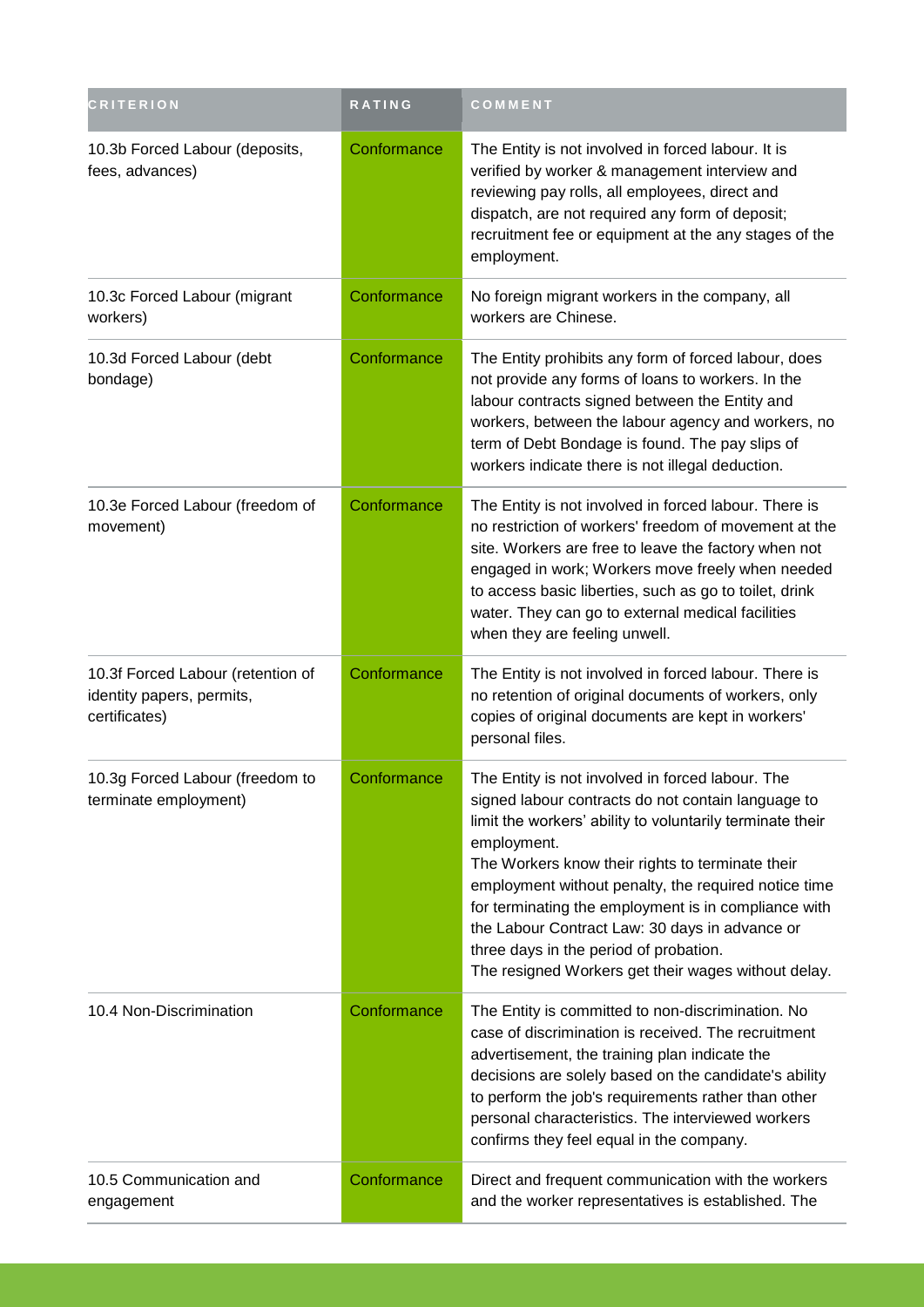| <b>CRITERION</b>                                               | RATING                    | COMMENT                                                                                                                                                                                                                                                                                                                                                                                                                                                                                                                                                                                                                                                                                                                                        |
|----------------------------------------------------------------|---------------------------|------------------------------------------------------------------------------------------------------------------------------------------------------------------------------------------------------------------------------------------------------------------------------------------------------------------------------------------------------------------------------------------------------------------------------------------------------------------------------------------------------------------------------------------------------------------------------------------------------------------------------------------------------------------------------------------------------------------------------------------------|
|                                                                |                           | communication channels are announced to Workers,<br>Workers can complain and raise their concerns<br>regarding working conditions and resolution of<br>workplace and compensation issues, without threat<br>of reprisal, intimidation or harassment.                                                                                                                                                                                                                                                                                                                                                                                                                                                                                           |
| 10.6 Disciplinary practices                                    | Conformance               | The Entity respects its employees, disciplinary<br>measures are in compliance with legal requirements<br>and require the confirmation of involved worker. The<br>Entity does not engage in nor tolerate the use of<br>corporal punishment, mental or physical coercion,<br>harassment, and gender-based violence including<br>sexual harassment, or verbal abuse of Workers.<br>A written procedure is established to prohibit any<br>forms of sexual harassment or abuse, corporal<br>punishment, mental or physical coercion, verbal<br>abuse or intimidation is prohibited. The disciplinary<br>measures are approved in the trade union meeting,<br>compliance with legal requirements and require the<br>confirmation of involved worker. |
| 10.7a Remuneration (living wage)                               | Minor Non-<br>Conformance | The wage structure is clearly defined, the basic wage<br>meets the legal minimum wage. The total payment<br>meets the workers' basic need. However, two minor<br>non-conformances are issued related to overtime<br>wages and social insurance contribution base.                                                                                                                                                                                                                                                                                                                                                                                                                                                                              |
| 10.7b Remuneration (method of<br>payment)                      | Conformance               | Wages payment is documented and timely paid to all<br>workers by bank transfer on the 30 <sup>th</sup> of the following<br>month. The detailed information of wages, allowance,<br>overtime work compensation, deduction is available<br>on payslip.                                                                                                                                                                                                                                                                                                                                                                                                                                                                                           |
| 10.8 Working Time                                              | Conformance               | Working hours are recorded by finger-scanning<br>meter. The regular working time is 40 hours a week,<br>5 days. For workers at workshop, there are 4 groups<br>for 3 shifts. For office staff, only one shift. Working<br>hours are monitored control, the monthly overtime<br>working hours do not exceed the legal monthly limit,<br>at least one day off in a week is guaranteed.                                                                                                                                                                                                                                                                                                                                                           |
| PRINCIPLE 11 OCCUPATIONAL HEALTH AND SAFETY                    |                           |                                                                                                                                                                                                                                                                                                                                                                                                                                                                                                                                                                                                                                                                                                                                                |
| 11.1a Occupational Health and<br>Safety (OH&S) Policy (Policy) | Conformance               | The Entity establishes the occupational health and<br>safety management system against OHSAS<br>18001:2007. In compliance with the management<br>system requirements, the Occupational Health and<br>Safety Policy is implemented, reviewed periodically<br>and communicated with stakeholders.<br>The policy can be available on:<br>https://mp.weixin.qq.com/s/PpkdGbrHKvy07SIYY9my<br>SW.                                                                                                                                                                                                                                                                                                                                                   |